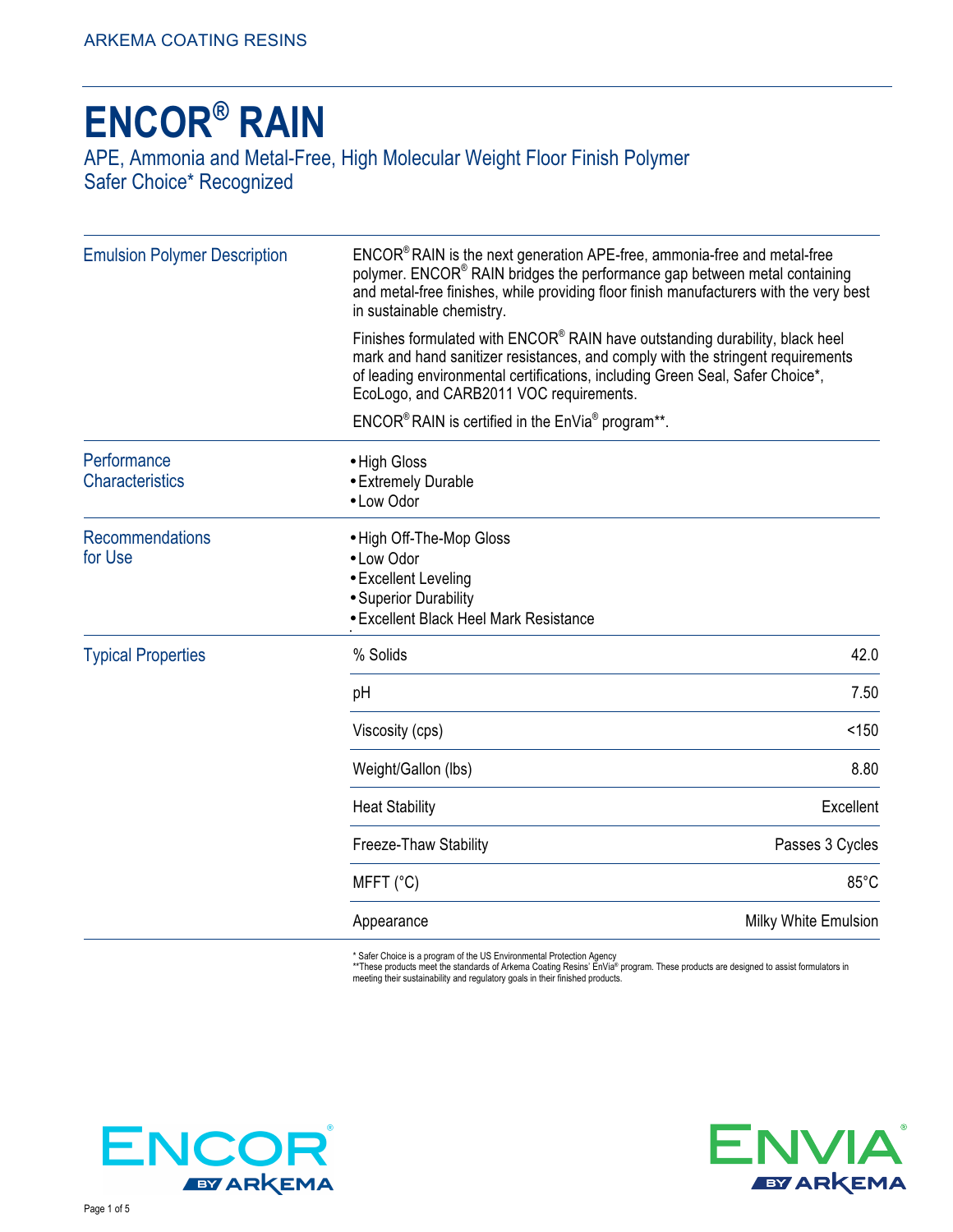Benchmarking Against Market Leading Green Seal-Certified Finishes

Initial 60º degree gloss

20% Solids Floor Finish

## Commercial A Commercial B Commercial C CENCOR RAIN



Finishes were applied in a controlled environment (75°F / 52% humidity) using a conventional mop. 60° gloss measurements were recorded every 30 minutes.



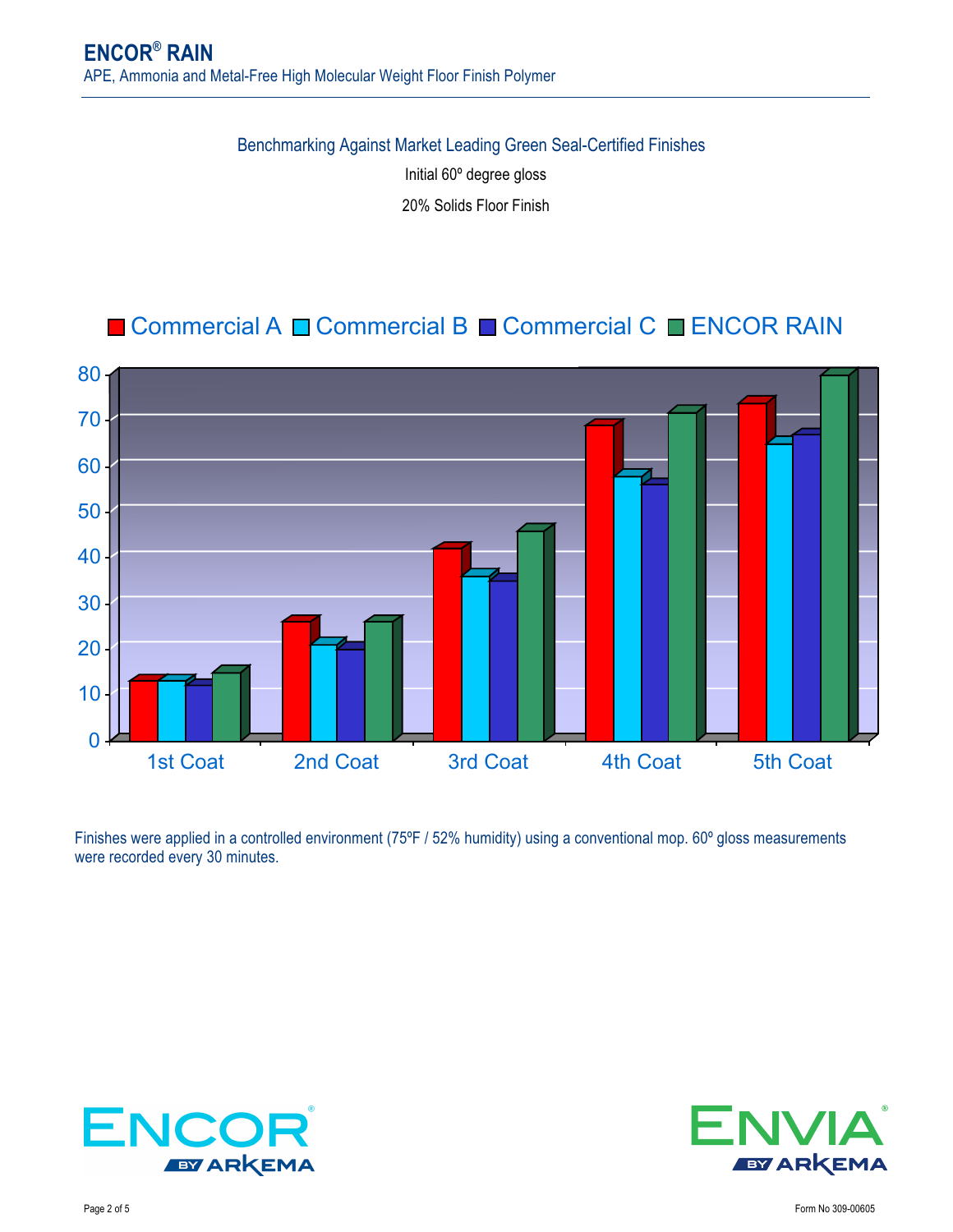## **ENCOR® RAIN**

Green Seal (GS) Formulation at 20% Total Solids

• High Gloss • Extremely Durable • Low Odor

ENCOR® RAIN formulation provides excellent off-the-mop gloss without buffing or burnishing. ENCOR® RAIN yields unparallel durability and black heel mark resistance. The GS formulation meets Green Seal guidelines and California Air Resource Board (CARB) 2011 VOC regulations.

| <b>Raw Material</b>                              | Weight % | Lbs./100 gal. |
|--------------------------------------------------|----------|---------------|
| Water                                            | 50.00    | 427.51        |
| Diethylene Glycol Ethyl Ether (DE-LGV)           | 5.25     | 44.88         |
| Tributoxyethyl Phosphate                         | 3.00     | 25.65         |
| <b>CAPSTONE FS-61</b>                            | 0.03     | 0.26          |
| SE-21 Defoamer <sup>2</sup> (As Supplied)        | 0.02     | 0.17          |
| ENCOR <sup>®</sup> RAIN (42% solids)             | 40.00    | 342.00        |
| Nonionic HDPE Wax Emulsion (35% Solids)          | 1.13     | 9.66          |
| Nonionic Polypropylene Wax Emulsion (40% Solids) | 0.55     | 4.70          |
| Preservative                                     | 0.02     | 0.17          |
| Total                                            | 100.00%  | 855.00        |

 $1 -$  DuPont  $2 -$  Wacker Silicones

After adding the top five ingredients (Water through SE-21 Defoamer), allow to mix for 30 minutes before adding the remaining ingredients. Add all ingredients in the order prescribed and under constant agitation. Allow to mix for minimum 30 minutes.

**Note**: Pre-dilute SE-21 1:1 with water to help incorporation into pre-mix.

#### **FORMULATION CONSTANTS:**

| Total Solids:            | <b>20%</b>     |
|--------------------------|----------------|
| Polymer/Resin/Wax Ratio: | 96/0/4         |
| Weight per Gallon:       | 8.55 lbs. /gal |



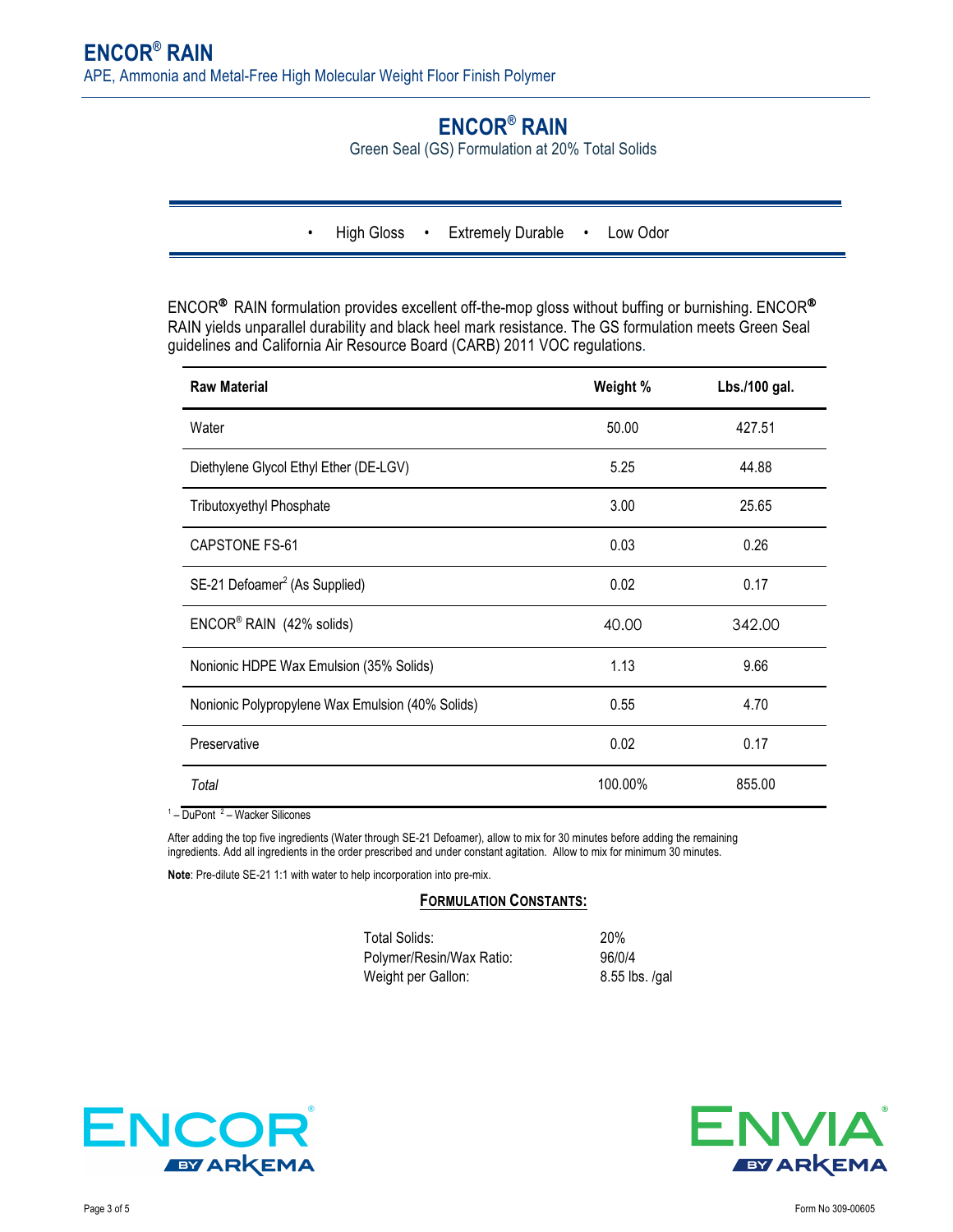### **ENCOR® RAIN**

Safer Choice and CARB-compliant formulation at 20% Total Solids

| <b>Raw Material</b>                              | Weight % | Lbs./100 gal. |
|--------------------------------------------------|----------|---------------|
| Water                                            | 48.96    | 429.39        |
| Propylene Glycol (PG)                            | 3.25     | 28.50         |
| Dipropylene Glycol Methyl Ether (DPM)            | 0.90     | 7.89          |
| Propylene Glycol Phenyl Ether (PPH)              | 1.15     | 10.09         |
| Tributoxyethyl Phosphate                         | 3.00     | 26.31         |
| CAPSTONE FS-61 <sup>1</sup>                      | 0.04     | 0.35          |
| SD-10 Defoamer <sup>2</sup> (As Supplied)        | 0.03     | 0.26          |
| <b>ENCOR® RAIN</b> (42% solids)                  | 39.00    | 342.03        |
| Nonionic HDPE Wax Emulsion (35% Solids)          | 1.40     | 12.28         |
| Nonionic Polypropylene Wax Emulsion (40% Solids) | 2.25     | 19.73         |
| Preservative                                     | 0.02     | 0.17          |
| <b>Total</b>                                     | 100.00%  | 877.00        |

 $1 -$  DuPont  $2 -$  Wacker Silicones

After adding the top five ingredients (Water through SE-21 Defoamer), allow to mix for 30 minutes before adding the remaining ingredients. Add all ingredients in the order prescribed and under constant agitation. Allow to mix for minimum 30 minutes.

**Note**: Pre-dilute SE-21 1:1 with water to help incorporation into pre-mix.